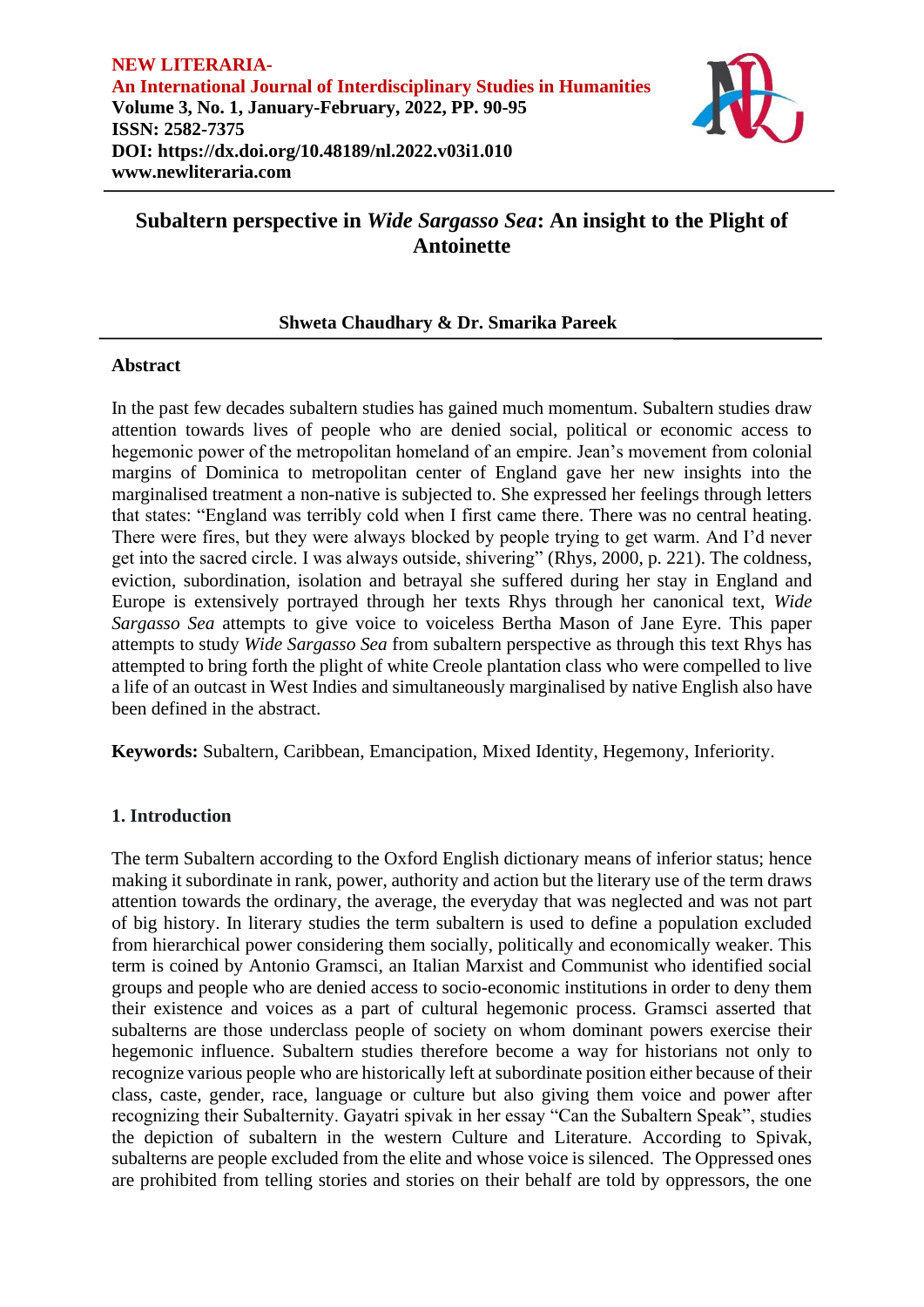who got voice just like Charlotte, who depicts the character of Bertha Mason as mad Caribbean first wife of Rochester in her novel Jane Eyre. Spivak also points out that the intention of oppressors telling subaltern's stories is not concerning but speaking for subaltern gives them an opportunity to defend and strengthen their imperialistic power. It gives them a chance to reshape subaltern identities so that they are portrayed in a way that is considered appropriate in hegemonic culture. According to Dipesh Chakrabarty, subaltern studies worked towards understanding initial formation of a subordinate subject as:

The human in our ant colonial mode of thinking was a figure of sovereignty. We wanted to make the peasant or the subaltern the subject of his or her history, period. And we thought of this subject in the image of the autonomous rights-bearing person with the same access to representation in national and other histories as others from more privileged backgrounds enjoyed. (Nayar, 2015, p. 146)

Jean Rhys was born and brought up in Dominica, a former British colony with a society that encompasses extreme diversity of both European and African cultures. The topics of main concern in Rhys's text are human relationship, either between man and woman, woman and woman or apprehension about personal identity. Butler has explained Rhys' writing as an array of neglected figures, women, children, impoverished or elderly people, the sick and the 'mad' objects who failed to be recognised by society because of physical vulnerability and social instability. Jean has been a victim of the British imperial system as her white Creole identity landed her in a constant struggle for recognition. She was white, but she wanted to be black, and yet, in London, she was thought to be of mixed race. Rhys draws attention towards her fragmented and self-rejected identity in her autobiographical text Smile Please. Savory in her book on Jean Rhys has pointed:

What her story signifies is the sense of self rejection and outsider status within her own family circle which was fed perhaps both by her own subversive reaction to restrictive domestic conventions and her internalisations of the ways colonial whites were seen by others. (Savory, 1998, p. 31)

Except for these rejections, Jean Rhys has created characters that have patience and self-supporting strength. The Characters in her stories struggle and survive because they value life even when experiencing the darkest phase. Jean Rhys's fiction is an exploration of the disempowerment of women at the hands of the male oppressors. An implication of term subaltern in *Wide Sargasso Sea* can be understood when Rhys read Jane Eyre upon arriving in England from Dominica at age sixteen, "a very impressionable age," and she was "quite shocked" (Letters 296-97): "I thought why should she think Creole women are lunatics and all that? What a shame to make Rochester's first wife, Bertha, the awful madwoman ... she seemed such a poor ghost. I thought I'd try to write her a life" (Rhys, 2000, p. 235). *Wide Sargasso Sea* therefore is an empathetic attempt of a Creole writer to write a before life for Bertha Mason of Jane Eyre.

#### **2. Subaltern treatment of Antoinette by Black Islanders**

*.*

"So between you I often wonder who I am and where is my country and where do I belong and why was I ever born at all" (Rhys, 2000, p. 102). Antoinette was neither European, nor Black but White and West Indian, a white Creole, a background who is stamped as an outsider. Rhys has brought to life the character of Antoinette from her childhood impressions of life in Dominica. Rhys emerged as master story teller for creating effective round characters through which she conveys ideas on certain things like identity, madness and slavery. *Wide Sargasso Sea* is a text that displays Annette and Antoinette confrontation with traumatic experiences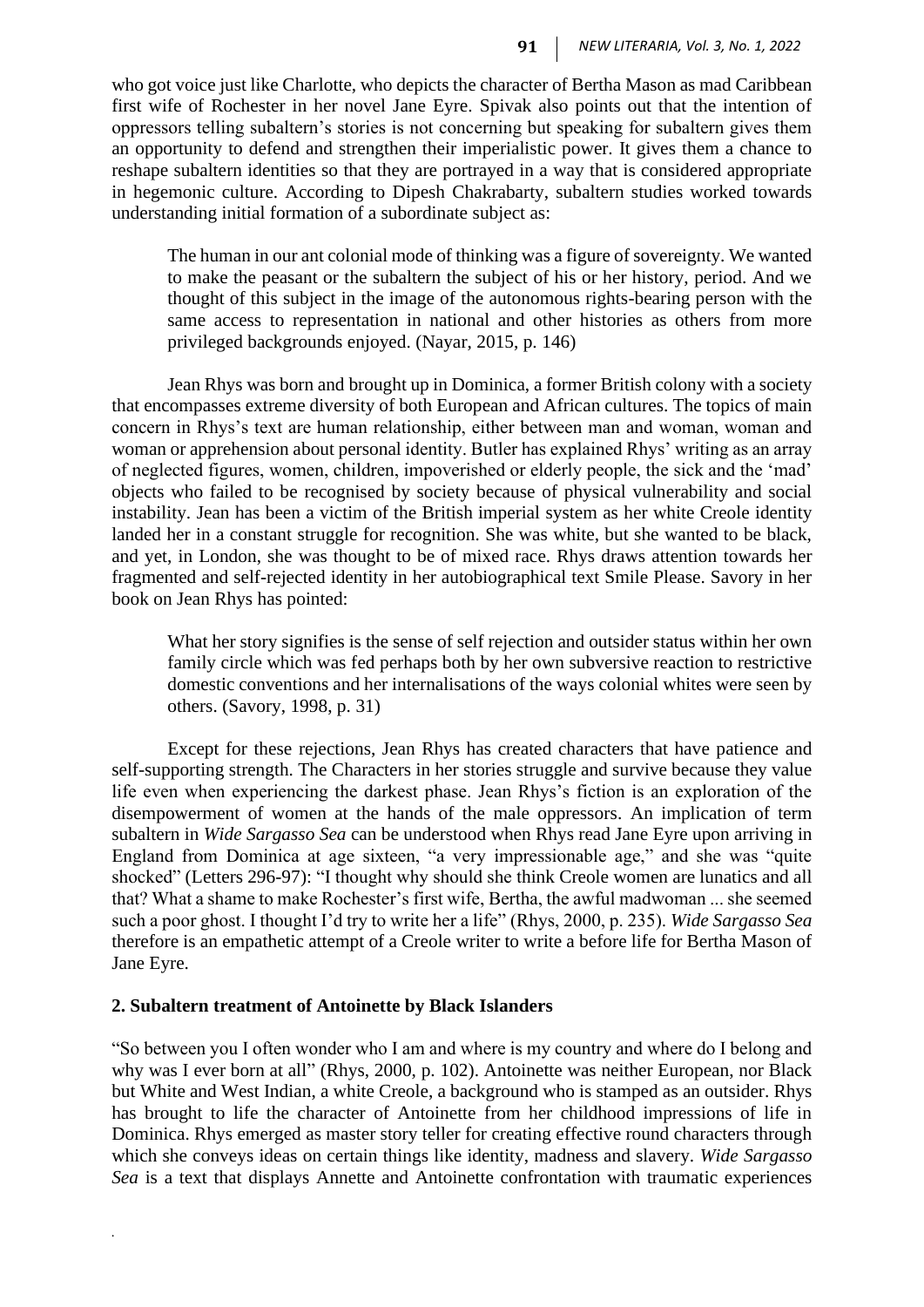after the reinforcement of emancipation act when black slaves were freed from the rule of white plantation owners. Frantz Fanon through his book, *The Wretched of the Earth* has drawn attention towards the slave owners who suddenly lost their power and money. His book attempts to draw attention towards the physical and mental trauma colonial masters underwent as a result of this loss and mistreatment at the hands of previous slaves. The rulers of imperial power are compelled to live a life of an expatriate and have to remain silent in order to protect themselves from the hatred of freed slaves. Rhys however believes that experiencing secluded life is an ineffable trauma and intentional forgetting is a kind of trauma response that emerges as a survival mechanism. An example of this forgetting is when Antoinette, on finding Annette's horse poisoned, says: "I thought if I told no-one it might not be true. But later that day, Godfrey found him, he had been poisoned" (Rhys, 2000, p. 16). Annette, as a part of survival instinct wants to forget that they are abandoned, insulted, vulnerable and helpless, the gravity of her feelings is expressed when she says: "We are marooned" (Rhys, 2000, p. 16). The novel is carried forward by incestuous history that curses the married life of Antoinette. Antoinette felt alienated in her homeland, her feeling is quite evident when she says: "I never looked at any strange negro. They hated us. They called us White cockroaches. Let sleeping dogs lie. One day a girl followed me singing, 'Go away white cockroach, go away, go away. Nobody wants you. Go away" (Rhys, 2000, p. 20). Antoinette, Jean's West Indian heroine mirrors her broken pride of being an outcast initially in her homeland and later in England. Rhys has always said "I have only written about myself" (Rhys, 2000, p. 30). Except for the affection from Christophine Antoinette becomes a victim to hatred of black slaves who got free after emancipation act from white plantation rulers. Antoinette's for sees a trustworthy friend in Tia but is betrayed by Tia when she takes Antoinette's money, however she tries to tell Tia that these few pennies doesn't matter but she knows that Tia like her other fellow inhabitants believes something else when she thinks:

That's not what she hear, she said. She hear all we poor like beggar. We ate salt fishno money for fresh fish. That old house so leaky, you run with calabash to catch water when it rain. Plenty white people in Jamaica. Real white people, they got gold money. They didn't look at us, nobody see them come near us. Old time white people nothing but white nigger now, and black nigger better than white nigger."(Rhys, 2000, p. 21)

Later, when Antoinette comes out of the pool and realises that Tia has taken her dress, this dress exchange is a powerful metonymy used by Rhys to reflect the imposed attempt to transpose a black identity on Antoinette. However, Tia's not wearing underclothes of Antoinette because she doesn't wear any subtly reflects the ideology and intellectual refinement of Antoinette that stayed with her even if she was treated badly, as it was something black slave inhabitants were yet to discover. Rhys' deep affection for Caribbean is reflected when Antoinette even after burning of Coulibri house by black ran to Tia as she felt: "I ran to her, for she was all that was left of my life... It was as if I saw myself. Like in a looking-glass" (Rhys, 2000, p. 38). Through this jump of Antoinette Rhys attempts to create an utopian Caribbean society in which adaptation and identity of individual are blended in a way that they live beyond the margins of race, gender, class and sex in order to avoid total extinction. But that is not the way how society works the hatred that was hidden inside the minds of black slaves find a vent up through their burning of Coulibri estate and final blow came with Tia's throwing stone and avenging the trauma her fellow black with blood of old plantation owner. Another incident when Antoinette was pushed towards margin is when she was going to convent from Aunt Cora's house, a black girl and a boy with Negro's mouth start chasing her. It was almost half way when they came close to her and the girl said:

Look the crazy girl, you crazy like your mother. Your aunt frightened to have you in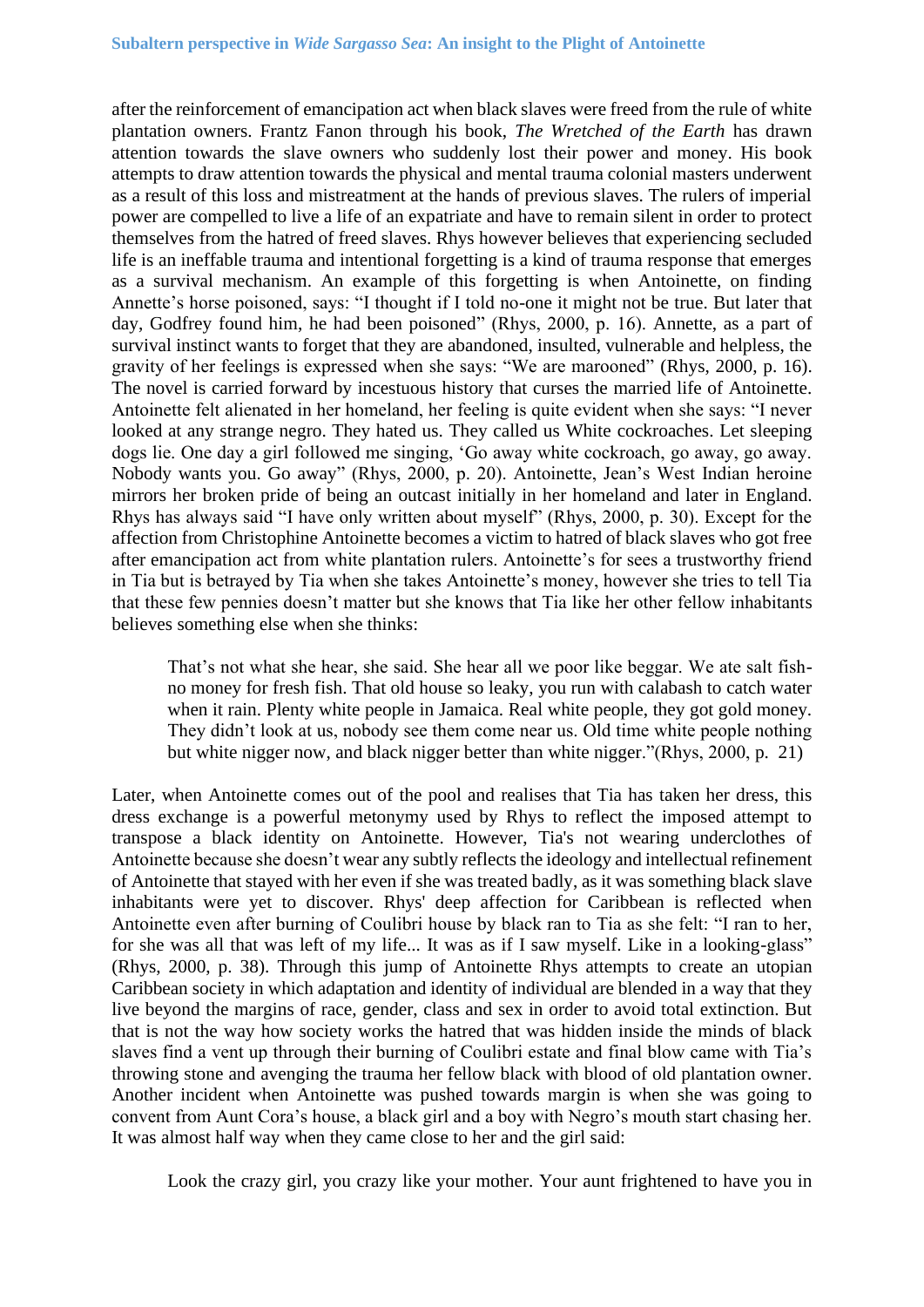house. Your mother walk alone with no shoes and stockings on her feet, she sans culottes. She try to kill her husband and she try to kill you too that day you go to see her. She have eyes like zombie too (Rhys, 2000, p. 42).

There were several incidents in the text that demeans the existence of white plantation owners to margins. Rochester's unlinking for Christophine initiates a conversation between him and Antoinette where she mocks Justice and says:

'I've heard that word. It's a cold word. I tried it out,' she said, still speaking in a low voice... There is no justice.' She drank some more rum and went on, 'My mother whom you talk about, what justice did she have? My mother sitting in the rocking- chair speaking about dead horses and dead grooms and a black devil kissing her sad mouth. Like you kissed mine.' She said. (Rhys, 2000, p. 121)

Antoinette this outburst clearly shows her anguish as a daughter and victim of sexual exploitation both by ex-slaves and English just because both of them were white Creoles they were subjected to exploitation both by Jamaicans as well as English with no place in the world to go where they are treated with respect.

## **3. Subaltern treatment of Antoinette by Colonial Masters**

*.*

*Wide Sargasso Sea* opens up with the feeling of being Subaltern:

They say when trouble come close ranks and so white people did. But we were not in their ranks. The Jamaican ladies had never approved of my mother, 'because she pretty like pretty self' Christophine said. She was my father's second wife, far too young for him they thought, and worse still, a Martinique girl (Rhys, 2000, p. 15).

White women disapproved of Annette as Cosway's valid wife because of her Martinique origin and held her responsible for Cosway's deterioration. However, this was not the case and Cosway sugar estate suffered because of his drinking habit and freeing of slaves as part of Emancipation act. Annette was held responsible for downfall and became a victim of these slandered conversations of white because of her mixed origin. Annette and her daughter Antoinette both become a prey to exploitation from Masons and Rochester because of the anxieties of racial mixing. Mr. Mason, Annette's second husband and Antoinette's step father, personifies pure English Victorian male full of haughtiness and colonial creed. Mason marries not out of sympathy but out of colonial greed to own Annette's property. He ignored Annette's repeated alerts to move to a safe place as she could sense the growing hatred in slaves against them but ignores her words because of his arrogance and selfish desire which result in burning and death of Pierre which results in mental breakdown of Annette as all her hopes of better future for herself and her children are shattered. Despite similarity in her looks with English masters she still was not a part of hegemonic background and culture. Ironically nothing changes for Annette's daughter also and she also becomes a victim to the selfish interest of Richard Mason, her half-brother and Mr. Rochester. Jean was disgusted by Rochester's presentation of his Caribbean Bertha in Jane Eyre as:

Bertha Mason is mad; and she came of a mad family; idiots and maniacs through three generations. Her mother, the Creole, was both a madwoman and a drunkard!--as I found out after I had wed the daughter: for they were silent on family secrets before. Bertha, like a dutiful child, copied her parent in both points (Bronte, 1905, p. 363).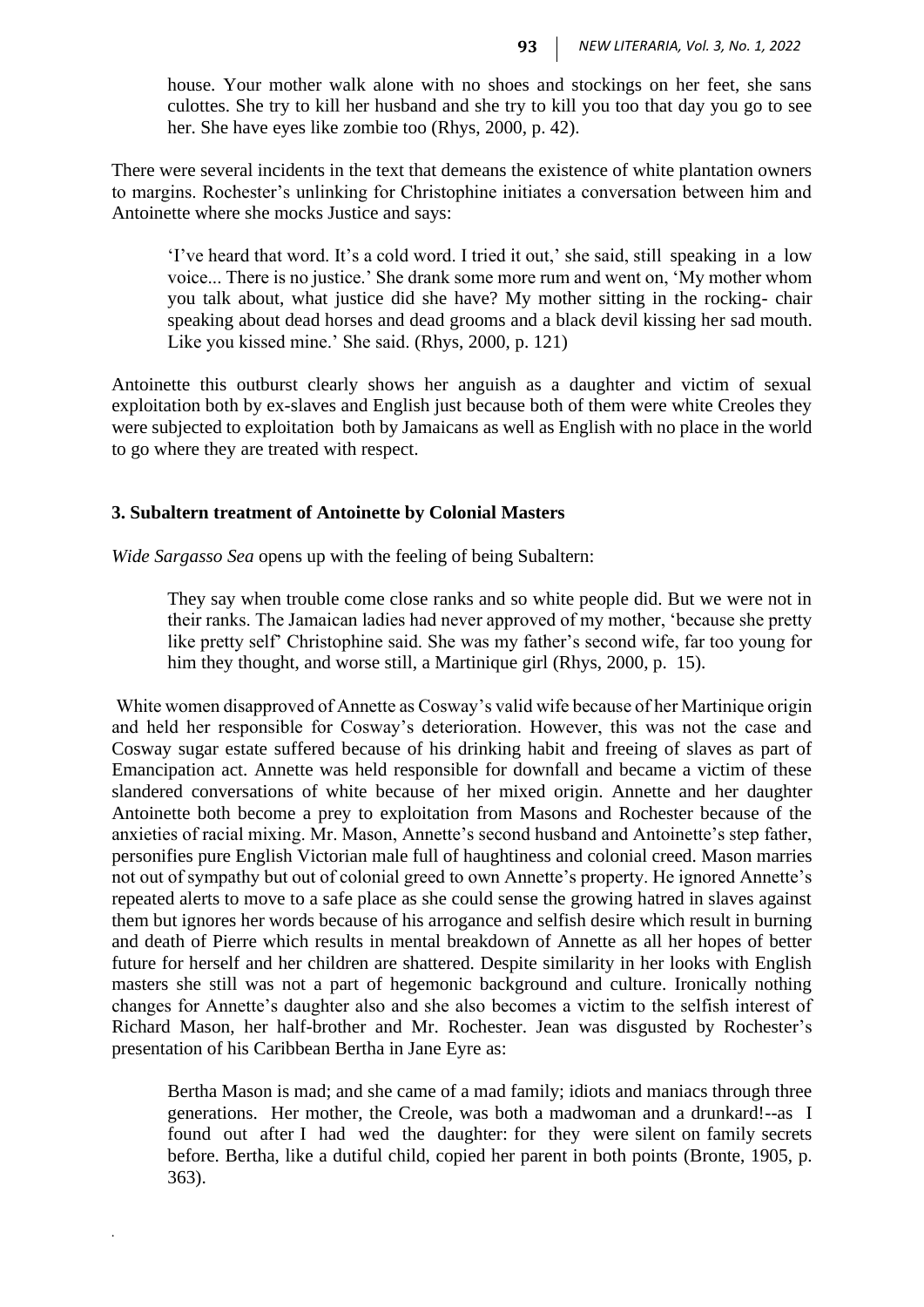*Wide Sargasso Sea* becomes a text through which Rhys attempts to disclose the malicious intention of Mr. Rochester to marry Antoinette, a white Creole. According to 19 century Victorian Inheritance law, father's property is owned by the elder son due to which he was rendered landless and to compensate for the loss and arrangement of property for himself he marries Antoinette a white Creole origin in Jamaica. Therefore, in order to connect Jane Eyre with Wide Sargasso Sea Rhys frames a story explaining the marriage of Rochester to Antoinette. Actual reason behind marrying her was his selfish interest to own her property as according to 19th century law a woman's property gets transferred to her husband after marriage. Rochester is contaminated with a sense of racial and cultural hegemony, insular ignorance and visceral racism always criticizing his surroundings and perceiving it as nasty. He finds the place malevolent and is irritated when Antoinette happily confesses that this is her place and everything is on their side. Antoinette explains to Rochester the discomfort she faces in dealing with Amelie as:

It was a song about a white cockroach. That's me. That's what they call all of us who were here before their own people in Africa sold them to slave traders. And I've heard English women call us white niggers. So between you I often wonder who I am and where is my country and where do I belong and why was I ever born at all. (Rhys, 2000, p. 61)

But her haughty English husband discards her wife's emotional suffering as melodrama. At this stage Antoinette realised that though she has married English but still her Creole identity keeps her on the margins of West Indian as well as British capitalist.

### **6. Conclusion**

Pauline Melville in Shape shifter has aptly stated that the paradigm, the lens through which something is viewed determines what is seen. The term Subaltern studies attempts to draw attention towards peasant and deprived class who are victims of imperial rule but analysing Wide Sargasso Sea from the perspective of race and gender clearly depicts that binary relation of subaltern and ruling class studied as interaction of dominance and subordination is not a constant phenomenon. The concept of identity and subject creation is an ever-changing phenomenon in which the roles are interchangeable as in the case of Antoinette whose identity and economic status came crashing down just because of the emancipation act. Her role is just reversed in a moment from dominant white plantation owner to one left on the mercy of Jamaican inmates. Thus, mere a change in law made them victims out of victimizers. Antoinette's gender further became a cause of her inferior status as marriage transfers all her property to her selfish English husband whose sole purpose of marrying her was to own her property. In fact, Patriarchy played a role in putting Antoinette in an undesirable situation that made her lose her senses. As a gender subaltern Annette and Antoinette endures all the suppression in Caribbean firstly at the hands of slaves and then their English their husbands. This study shows how Jean Rhys portrays the cruelty imposed on the women of mixed origin mentally, physically and socially throughout the periods of time by the patriarchal and imperial system. To be a white Creole woman in early twentieth-century Dominica is to be both Caribbean and English and neither fully Caribbean nor fully English. While appropriate locations are important for understanding the limitation of Rhys's white Creole identity, another important point that comes to the forefront is that the feminine Creole is not a static, composite culture. According to critics 'Creoleness' is a positive phenomenon of cumulative assimilation of cultural elements of Caribbean, Europe, Asia and Levantine as a result of interaction and transaction amongst them. However, the identity of Antoinette in the *Wide Sargasso Sea* is one